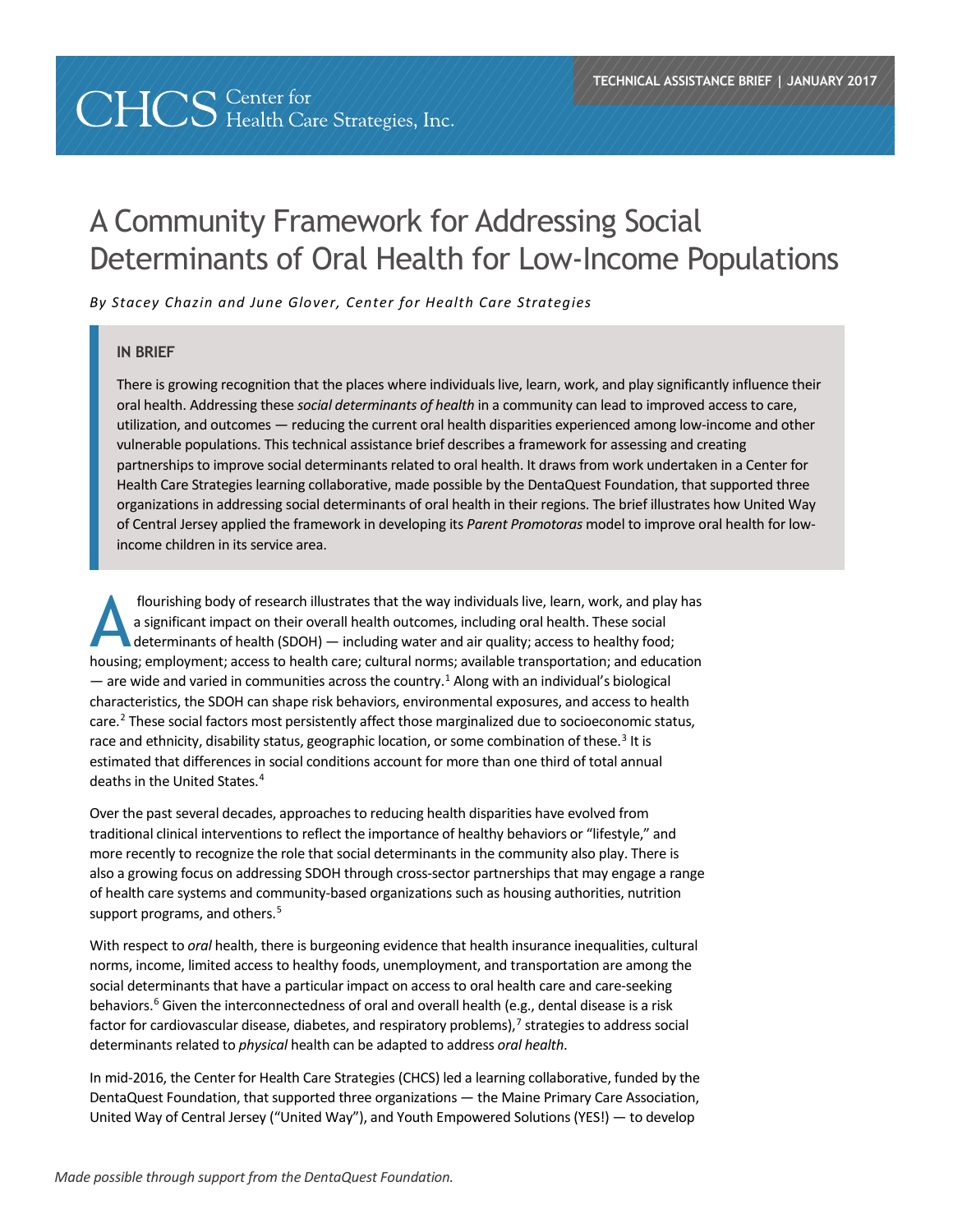community-based plans for addressing SDOH with a focus on oral health. This technical assistance brief explores the experiences of this learning collaborative in order to describe how state- and community-based organizations can engage local stakeholders to address the social determinants of oral health. To guide their efforts, the organizations used a framework, drawn from the Centers for Disease Control and Prevention (CDC)<sup>[8](#page-10-7)</sup> and the World Health Organization, that has demonstrated success in addressing the social determinants of overall health. $9$  Findings may be useful to state agencies, state or regional organizations, and other stakeholders working to address "upstream" drivers of oral health in their states, regions or communities.

## **Developing a Plan to Address Social Determinants of Oral Health**

Given the complex and nuanced nature of the multiple SDOH linked to oral health in specific communities, addressing them calls for an approach tailored to community needs and engagement of a varied set of partners to support sustained change. Lessons from partnerships to address social determinants of other health issues suggest that success rests heavily on the partnerships' abilities to engage the community, develop interventions that are community-focused, and disseminate information to build will.<sup>[10](#page-10-9)</sup> A four-step framework for this undertaking centers on:

- 1. Identifying the social determinants of oral health in a community;
- 2. Mapping and mobilizing available community resources through partnerships;
- 3. Selecting approaches to take action; and
- 4. Evaluating implementation and impact.

Within each step, this brief shares how United Way applied this framework and created the Central Jersey Oral Health Collaboration (CJOHC) to address SDOH related to oral health in its community and achieve sustainable oral health care for low-income children (0-5) and their parents.<sup>[11](#page-10-10)</sup>

#### **Step 1: Identifying the Social Determinants of Oral Health in a Community**

Communities can be based on geographic boundaries, race, ethnicity, language, common interests, religion, or any other association. Defining the community by these distinct characteristics points to potential SDOH and can provide guidance to help tailor oral health interventions for maximum impact. It is important to consider all shared characteristics of community members, which include not only their social or cultural ties (e.g., schools, churches) and demographics (e.g., race, age distribution), but also those beyond their community definition (e.g., types of jobs held; access to transportation, etc.). These attributes may suggest community values, critical stakeholders to engage, and organizations with which to forge partnerships.

#### **United Way's Target Community**

At the start of the learning collaborative, United Way identified Middlesex County, NJ, as its target community, with the following characteristics related to SDOH:

- The county is home to Rutgers University and three major hospitals;
- Many large employers have left, reducing the number of mid-level jobs;
- More than 67,000 residents live in poverty;
- There is much racial/ethnic diversity  $-$  more than 30 percent of residents were born outside the U.S.; there are large South Asian and Latino populations, and the proportion of non-Hispanic whites is declining; and
- Two mid-sized urban centers have populations characterized by undocumented, Latino residents.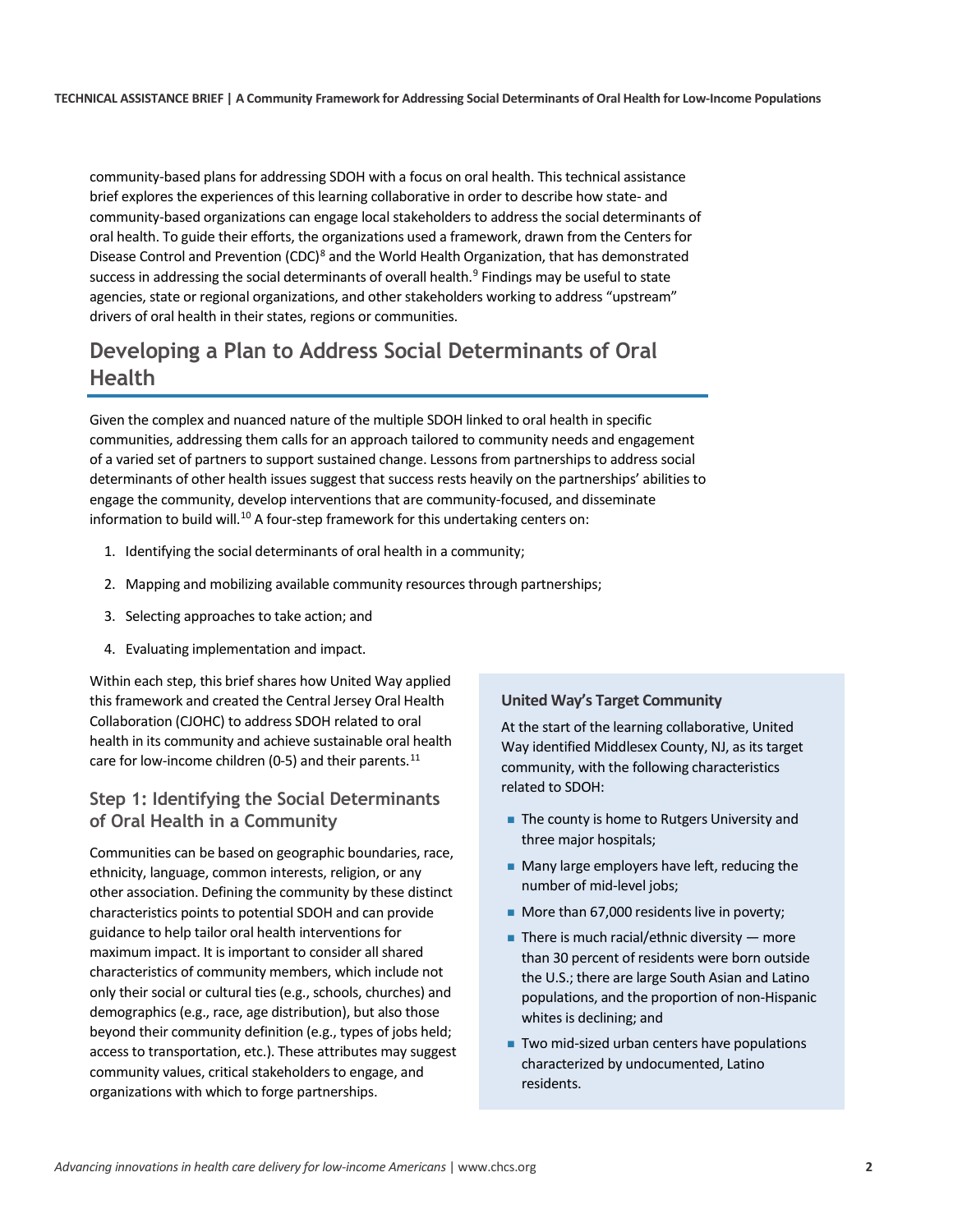Once the community is defined, a *community needs assessment* (CNA) can be used to identify SDOH related to oral health. A CNA is a process for collecting and measuring information in order to determine areas of improvement to achieve optimal living conditions. Results from a CNA can help establish an evidence base for the relationship between social determinants and oral health disparities, and highlight areas of need to target with interventions.

There are a few secondary data sources that are helpful for initiating a CNA, including state public health departments, county health rankings, and the CDC's community health rankings.<sup>[12](#page-10-11)</sup> In particular, Community Commons, an online tool that provides data by state, county, city, zip code or region, may be especially helpful.<sup>[13](#page-10-12),[14](#page-10-13)</sup> It provides data in six distinct categories: demographics; social and economic factors; physical environment; clinical care; health behaviors; and health outcomes. Each category has specific indicators relevant to oral health (Exhibit 1). National and statewide data are included for comparison, which may help organizations determine which SDOH may be affecting a community's oral health status.

| <b>Data Category</b> |                                              | <b>Community Commons Indicators Relevant to Oral Health</b>                                                             |
|----------------------|----------------------------------------------|-------------------------------------------------------------------------------------------------------------------------|
|                      | <b>Demographics</b>                          | Population with limited English proficiency<br>Urban and rural population                                               |
|                      | <b>Social and</b><br><b>Economic Factors</b> | Per capita income<br>• Population with no high school degree<br>Unemployment rate<br>Uninsured adults                   |
|                      | <b>Physical</b><br><b>Environment</b>        | $\blacksquare$ Food access $\blacksquare$ low<br>Housing vacancy rate<br>Use of public transportation                   |
|                      | <b>Clinical</b><br>Care                      | Access to primary care<br>$\blacksquare$ Access to dentists<br>Population living in a health professional shortage area |
|                      | <b>Health</b><br><b>Behaviors</b>            | Fruit/vegetable consumption<br>$\blacksquare$ Tobacco usage $\blacksquare$ current smokers<br>Soda expenditures         |
|                      | <b>Health</b><br><b>Outcomes</b>             | • Poor dental health                                                                                                    |

#### **Exhibit 1: Examples of Indicators Potentially Related to Oral Health**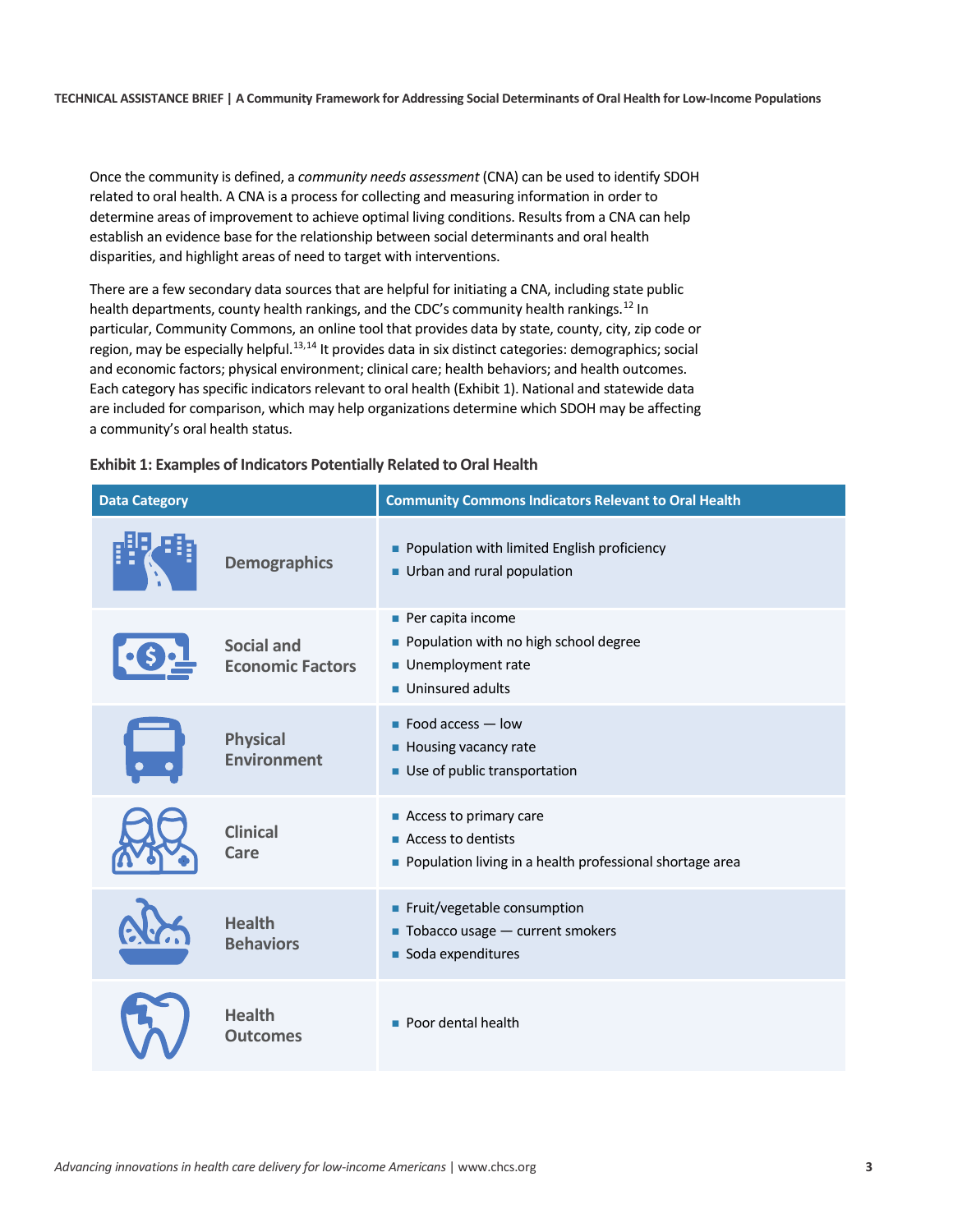Community Commons also provides community-level data on service utilization (e.g., percentage of adults without a dental exam in the past 12 months) and health or oral health outcomes (e.g., percentage of adults with untreated tooth decay, percentage of adults with six or more teeth removed). When exploring sub-populations (e.g., adult Medicaid beneficiaries), data from the state Medicaid agency and its contracted dental plans can provide more specific insights into disparities in access to specific service types (e.g., preventive vs. corrective), and at particular locations (e.g., outpatient clinic, hospital emergency department).[15](#page-10-14) Data such as these can help an organization and its partners examine the actual impact of individual SDOH on oral health care delivery, costs, and outcomes.

Notably, secondary data sources are not always sufficiently comprehensive or timely to assess a community's current needs, and it can be helpful to supplement with primary data collection as resources allow. The latter — drawn from surveys, interviews, town hall meetings, and other methods — can explore, for example: (1) nuances in the presence of indicators (e.g., prevalence in specific neighborhoods or sub-populations); (2) how the indicators are leading to actual barriers to care or oral health outcomes (e.g., individuals cannot find oral health providers who speak their primary language); or (3) the degree to which the actual experiences of the population are consistent with the secondary data.

#### **Assessing SDOH in Central New Jersey**

Using data from Community Commons, United Way identified community differences\* in the following key SDOH related to oral health in Middlesex County, NJ:



| Indicator(s)                                | <b>County</b> | <b>National</b> |
|---------------------------------------------|---------------|-----------------|
| Access to dentists (rate per 100,000)       | 80.8%         | 63.2%           |
| Uninsured adults                            | 14.57%        | 16.37%          |
| Unemployment rate                           | 4.4%          | 4.7%            |
| Population with no high school degree       | 11.21%        | 13.67%          |
| Per capita income                           | \$34,616      | \$28,554        |
| Low food access                             | 30.18%        | 23.61%          |
| Housing - vacancy rate                      | 5.11%         | 12.45%          |
| Use of public transportation                | 9.68%         | 5.06%           |
| Population with limited English proficiency | 16.82%        | 8.6%            |

*\*Green text indicates county measure compares favorably to national percentage, red text indicates it compares unfavorably.* 

Community Commons showed that Middlesex County has better-than-average per-capita income and rates of access to dentists, unemployment, no high school degree, and public transportation use. The SDOH that compare most unfavorably in the county are rates of low food access, housing vacancy, and limited English proficiency.

The project team's first-hand experiences with the community — primary data collection — confirmed that language, cultural barriers, and diet are prevalent SDOH that present barriers to oral health. Notably, its experiences suggested that transportation and a shortage of oral health providers — both of which score favorably to national rates above — are also barriers. This underscores that even though a county's or community's specific SDOH may be better than elsewhere, it may still impede access to care.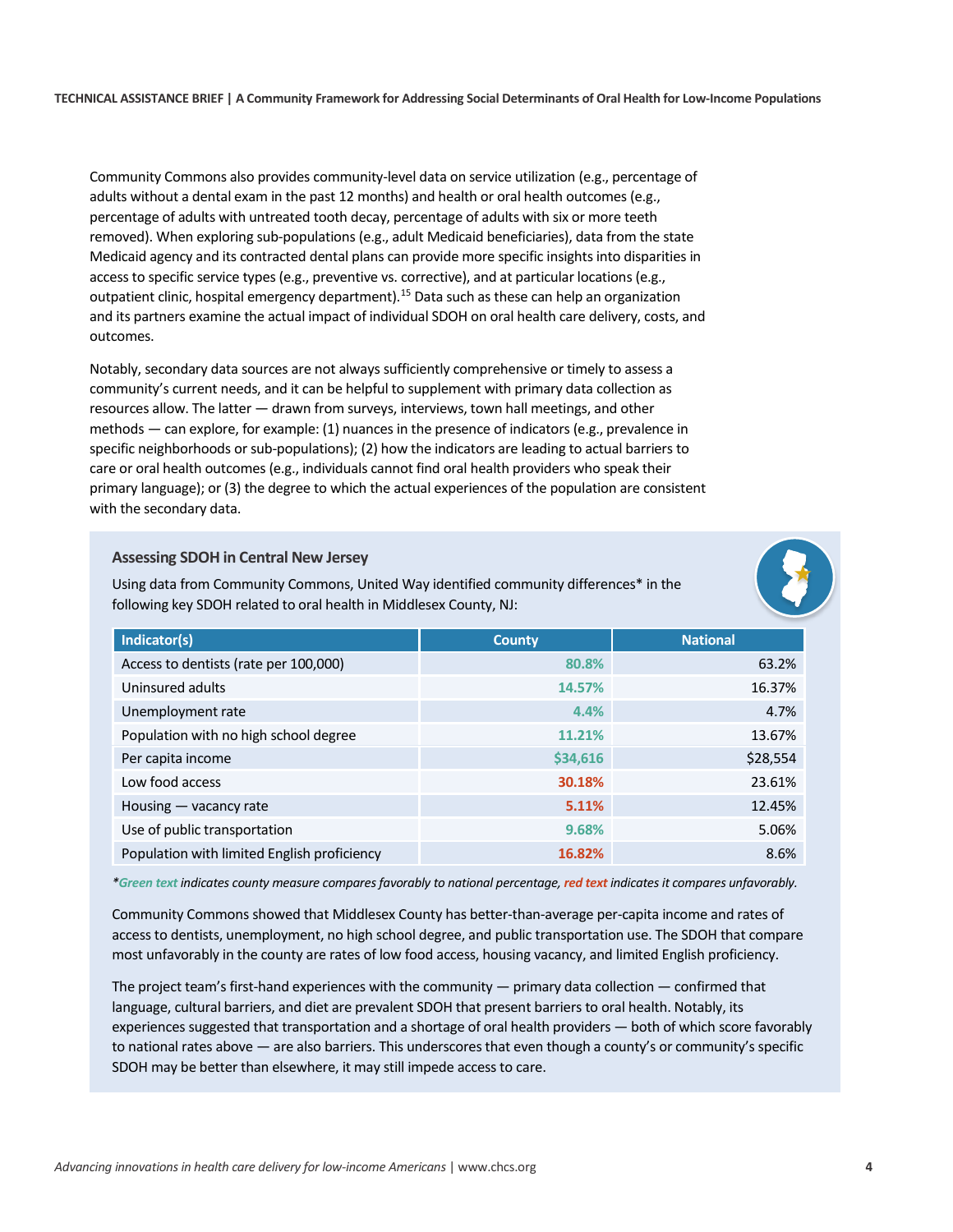The process of primary data collection itself can be a community engagement exercise. As such, it can raise awareness that an organization is exploring SDOH related to oral health in the community, help establish relationships with community members, and lay the foundation for buy-in of oral health interventions.

**Identifying New Jersey's Racial/Ethnic Disparities in Oral Health Care**

In New Jersey, United Way found racial/ethnic disparities\* in the rate of adults without a recent dental exam. While all racial/ethnic groups in the state scored more favorably than the national averages, Middlesex County still experiences notable oral health care disparities between racial and ethnic groups, especially among black and Hispanic populations.



| <b>Rate of Adults in NJ</b><br>without a Recent Dental Exam | <b>Rate of Adults in The U.S.</b><br>without a Recent Dental Exam |
|-------------------------------------------------------------|-------------------------------------------------------------------|
| 20.54%                                                      | 26.96%                                                            |
| 33.23%                                                      | 38.11%                                                            |
| 26.14%                                                      | 29.23%                                                            |
| 32,41%                                                      | 38.33%                                                            |
|                                                             |                                                                   |

*\* Green text indicates county measure compares favorably to national percentage*

#### **Step 2: Mapping and Mobilizing Community Resources through Partnerships**

Community infrastructures, relationships, and assets are key ingredients for community-wide quality improvement. Assessing this capacity within a community is crucial, and observing the differences among geographic areas can be especially helpful. Geographic information system (GIS) mapping and the United Way 211 website, which provides information on essential health and human services that are available to a community,<sup>[16](#page-10-15)</sup> are tools to map social service agencies, communitybased organizations, faith-based organizations, and local health providers. Mapping reveals opportunities to develop meaningful partnerships and fortify efforts to reduce related health and oral health inequities. Aside from highlighting resources in the community, mapping can help engage members of the community to identify "hot spots" of particular concern for oral health and community assets that can be used to address them.

A first step in this process is determining the skills, capacities, experiences, and partnerships necessary to effect change in the areas highlighted by the CNA. For example, efforts to address differences in oral health care utilization that are based in race/ethnicity may call for a culturally appropriate set of oral health education tools and establishing relationships with providers and community organizations from those racial/ethnic groups. Addressing insufficient access to healthy foods may call for: partnerships with the food retail industry; healthy offerings of school lunch programs; and/or experiences working with members in a given community to teach them how to access and make healthier food choices given the availability.

Subsequently, an organization can mobilize those resources that already exist — for example, purchasing culturally appropriate health education materials or inviting representatives of school lunch programs to participate in the planning group. Simultaneously, an organization can explore how to obtain the capacities it is missing. Partnering with organizations that have the necessary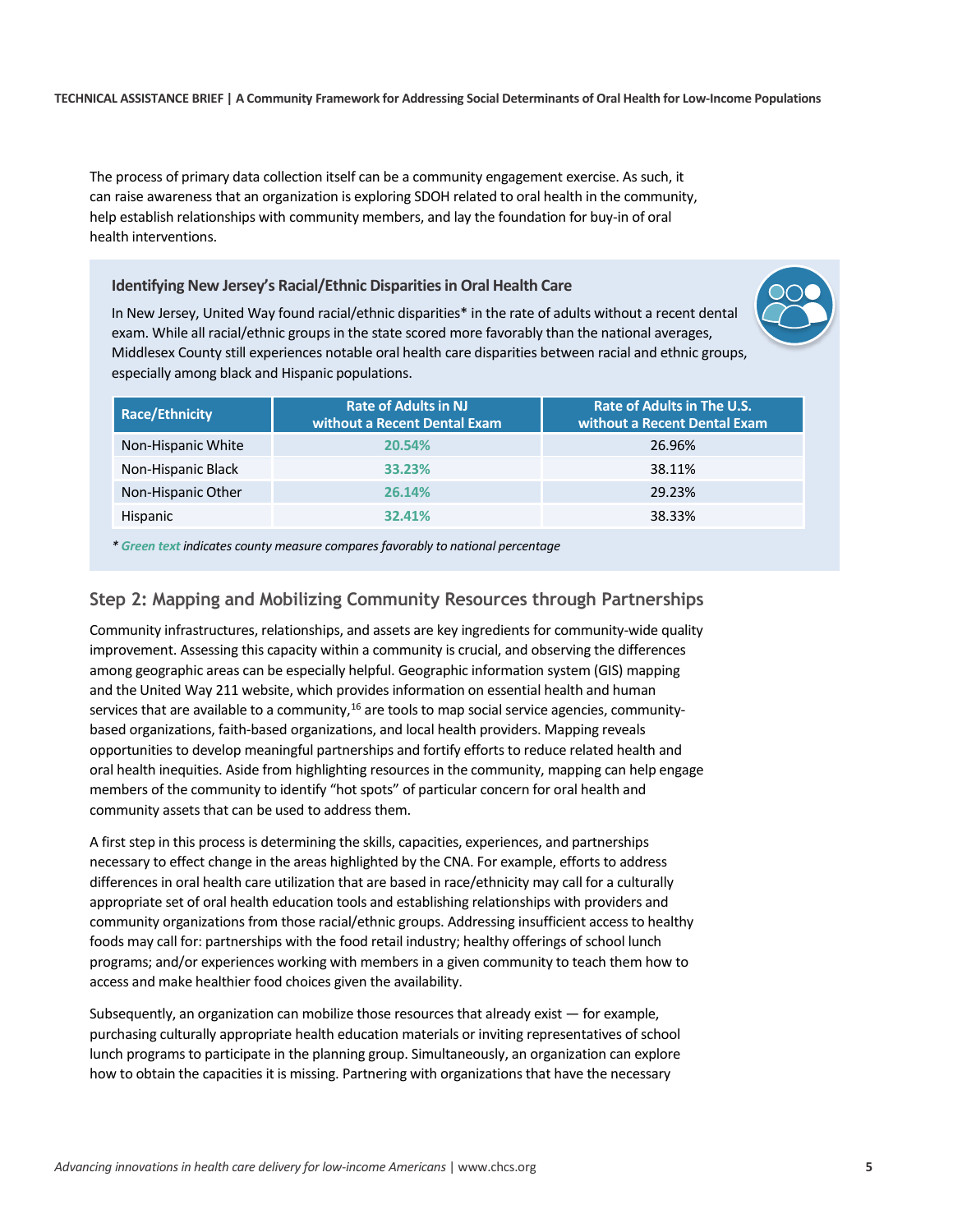resources is ideal, and talking to community members about which entities and individuals they trust can help uncover who may be useful partners.

#### **United Way's Assessment of Community Skills, Capacity, and Experience in New Jersey**

United Way identified a number of critical skills, capacities, and experiences currently represented in the Middlesex County community, including:

| <b>Skill/Capacity/Experience</b>                                                                                                                                  | Source(s)                                                                                            |  |
|-------------------------------------------------------------------------------------------------------------------------------------------------------------------|------------------------------------------------------------------------------------------------------|--|
| Trusted relationships with families                                                                                                                               | Head Start schools, faith-based organizations, local<br>pediatricians                                |  |
| Capacity to address logistical barriers to appointments,<br>including translation services, transportation,<br>completion of health insurance documentation, etc. | Social service agencies                                                                              |  |
| Funders interested in creating sustainable community<br>change                                                                                                    | Health and dental plan foundations                                                                   |  |
| Advocacy for improved oral health care access                                                                                                                     | NJ Chapter of the American Academy of Pediatrics,<br>NJ Oral Health Coalition, NJ Dental Association |  |
| Access to educate providers                                                                                                                                       | NJ Chapter of the American Academy of Pediatrics                                                     |  |

United Way identified *trusted relationships with families* as a key capacity, and connected with Acelero Learning Head Start of Middlesex and Monmouth Counties to play that role through its established track record of engaging parents in advisory committees and providing health-related case management for families. To lead *advocacy for improved oral health care access*, United Way partnered with the New Jersey chapter of the American Academy of Pediatrics, which leads efforts throughout the state to improve oral health care access for children. Together with United Way, the two organizations formed the partnership that became known as the Central Jersey Oral Health Collaboration (CJOHC).

The New Jersey Division of Medical Assistance and Health Services (DMAHS) and managed care organizations contracted with the state were further engaged to identify oral health providers who would deliver services to the target population, track subsequent utilization, and help to assess the cost-benefit ratio of the pilot. In addition, United Way determined that monitoring of oral health utilization and outcomes was a key unmet need. It identified the state Medicaid agency and the Rutgers Health Policy Institute as potential entities to provide this capacity.

Engaging community resources for partnership begins with regular communication. One approach is to share findings from the CNA with key stakeholder organizations in order to solicit their feedback and determine what additional information is needed and how they may contribute.

Building trust with these community organizations is central to a sustained partnership. Equally important, and the next step in solidifying the partnership, is developing its *common vision*. The vision should reflect a mutual understanding of SDOH affecting the community and a joint approach to resolving them.<sup>[17](#page-10-16)</sup> Questions to consider in developing a vision are: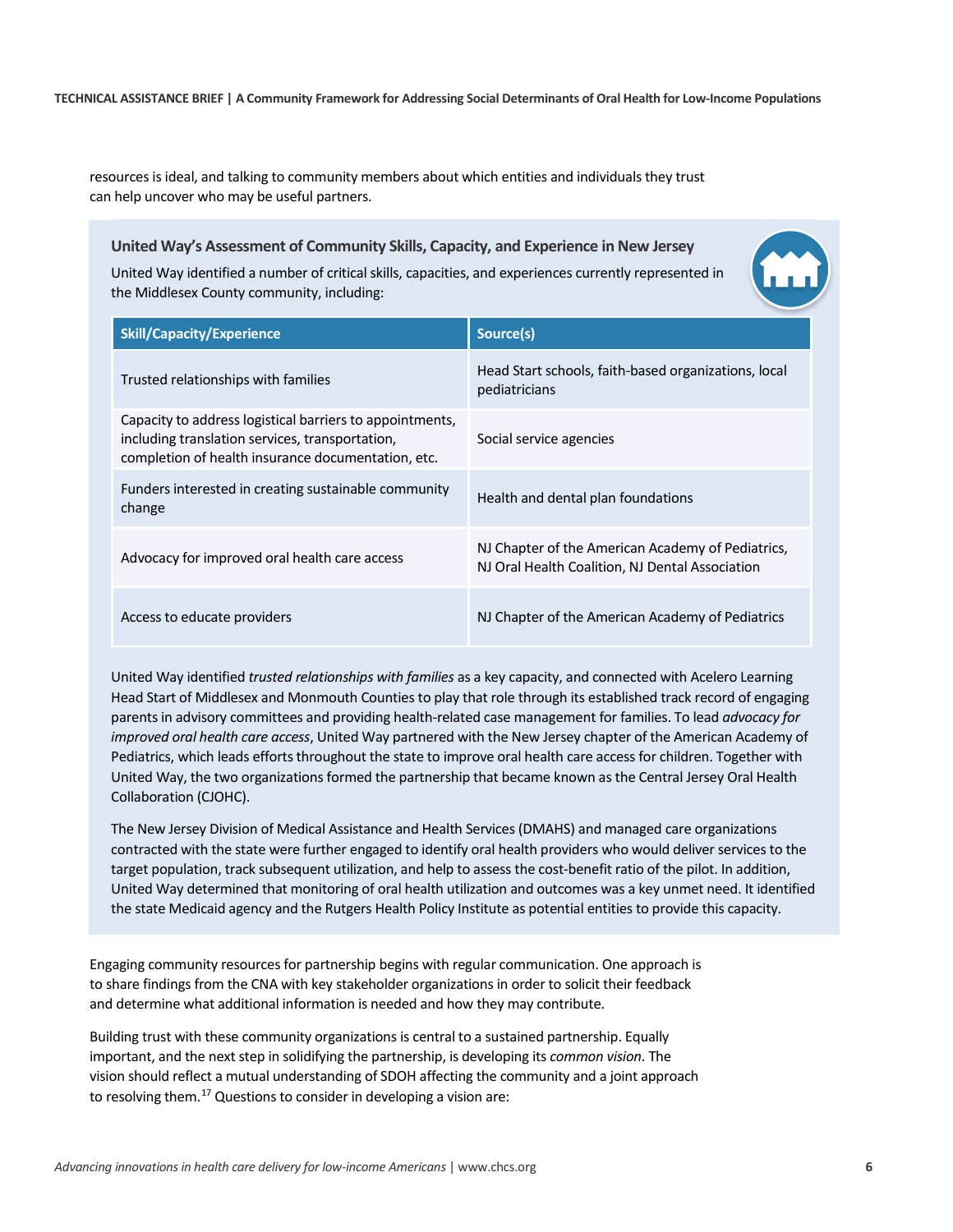- *What are the most important social determinants related to oral health in the community?*
- *How can the partnership encourage community participation and optimize existing social relationships?*
- *What changes in the community are needed to improve the priority social determinants related to oral health, and how will the community benefit if these SDOH are addressed?*

#### **Step 3: Selecting Approaches to Take Action**

The common vision serves as a guiding principle to identify the interventions that the partnership will jointly undertake. The CDC suggests six approaches to addressing social determinants:<sup>[18](#page-10-17)</sup>

- *1. Consciousness raising* This is a process through which people in a community come together to discuss their concerns and the social or structural factors that influence them, encouraging critical reflection to humanize or personalize an issue. Examples include discussions to share experiences, and use of "photo voice," an activity in which individuals take photographs illustrating their communities' health or social needs to inform programs and policy change.<sup>[19](#page-10-18)</sup> This approach can be valuable for increasing community-wide support for addressing specific SDOH related to oral health.
- *2. Community development* This approach focuses on creating change at the community level by strengthening social ties, increasing awareness of issues driving SDOH, and advancing the extent to which community members are involved in addressing them. Individuals who are affected by a given health disparity, for example, are brought together to create a shared group identity and determine approaches to change. By empowering community members to draw upon their strengths and capacities to have more influence in their communities, community development can also reverse feelings of hopelessness and powerlessness. People are more inclined to participate when they believe they can have an impact.
- *3. Social action* Social action works to alter social relationships or resources, highlighting how social factors can affect health and how SDOH can be changed. It is often used to raise awareness of issues and to increase community participation to address them. Examples include public demonstrations and symbolic activities, such as a march.
- *4. Health promotion* This approach typically includes efforts to direct outreach to individuals, families, and populations to influence their knowledge, attitudes, and skills around particular health behaviors. Health promotion efforts to address underlying SDOH can benefit from complementary organizational, policy, or environmental changes, such as enhanced access to transportation, quality housing, and accessible healthy foods.
- *5. Media advocacy* Media advocacy refers to strategic use of the media to drive change. This change can include individual behaviors (e.g., practicing healthy oral care at home), or societal perceptions of an issue (e.g., reframing dental disease as a result of SDOH rather than poor individual choices). This can be done through traditional media placements on television and radio, as well as social media outlets such as Facebook and Instagram.
- *6. Policy and environmental change* Organizations can partner to impact the development or change of policies (e.g., residential/commercial zoning) that can affect SDOH in a state, municipality, or community. They can also work together to make environmental changes (e.g., transportation infrastructure) that can improve SDOH.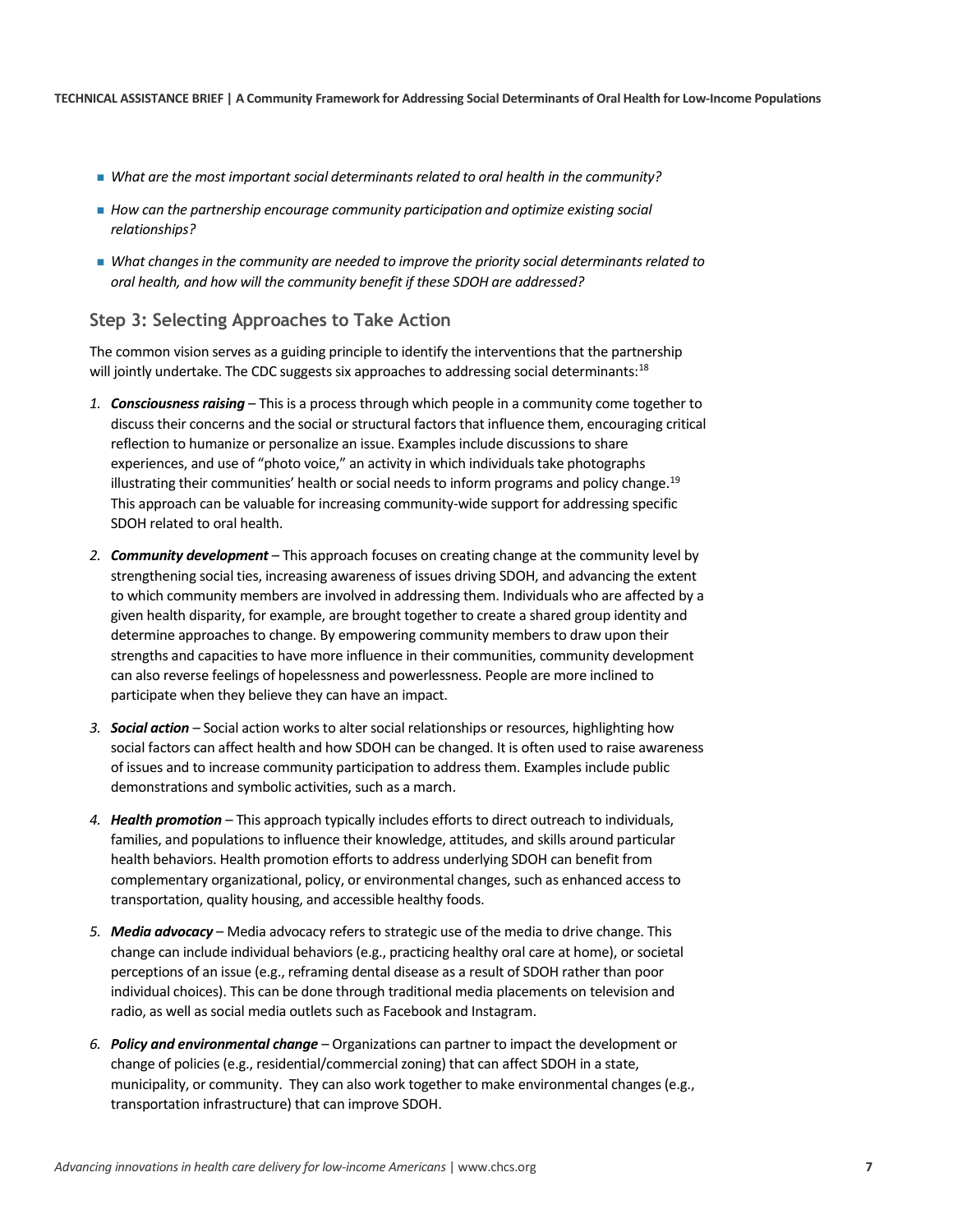It is not necessary to select just one approach — combining various approaches often increases the impact. For example, a social action activity such as a demonstration will likely generate earned (free) media to publicize the issues and common vision of the partnership. Selecting the best approach for a given partnership depends largely on:

- The nature of the SDOH and which approaches are most likely to affect them;
- Whether or not existing community competencies lend themselves to successfully implementing some approaches over others;
- Whether or not the intent is to create community change or organizational change;
- Political and social buy-in of the community;
- Success or failure of similar approaches in the past; and
- Relative benefits and potential drawbacks of each.

#### **How CJOHC Selected its Intervention: The** *Parent Promotoras* **Model**

*Hola!*

CJOHC sought to address language, transportation, access/consumption of healthy foods, and access to providers. To do so, it identified consciousness raising and health promotion as its overarching approaches. The collaboration chose to employ a *promotoras* model of care among a sample of Head Start school parents in its community. *Promotoras*, also known as community health workers, peer leaders, patient navigators, or health advocates, are lay Hispanic/Latino community members who provide basic health education and guidance around accessing care and community resources. They are generally used in communities with populations that are historically underserved and uninsured.<sup>[20](#page-10-19)</sup>

CJOHC is developing a *Parent Promotoras* model to pilot in at least one Acelero Head Start Center in the community in hopes of improving oral health behaviors and outcomes, reducing costs, and empowering parents to manage their families' health.<sup>[21](#page-10-20)</sup> Given the target population's receptivity to health-related education by school-based parent groups and widespread evidence of the value of using motivated, unpaid peers to engage community members,[22](#page-10-21) the pilot will train volunteer *Parent Promotoras* from the school. *Parent Promotoras* will teach parents about at-home oral health practices, what to expect at dental visits, insurance basics, and outreach strategies. The *Parent Promotoras* will engage in one-on-one conversations with parents, accompany them on dental visits, and lead group celebrations to recognize parents who have taken part in the program. Transportation to dental visits will also be provided to families that need it.

The pilot will address the low percentage of oral health care providers willing to treat Medicaid beneficiaries in Middlesex County; low awareness of oral health preventive practices; and language, culture, and transportation barriers. Further, it allows CJOHC to leverage community resources that include trusted relationships with the target population and providers; the Head Start school's well-developed system for parent engagement; and the social services that families already access through Head Start advocates. Its low-/no-cost design also speaks to CJOHC's priority to develop a sustainable model that does not rely on an ongoing funding source.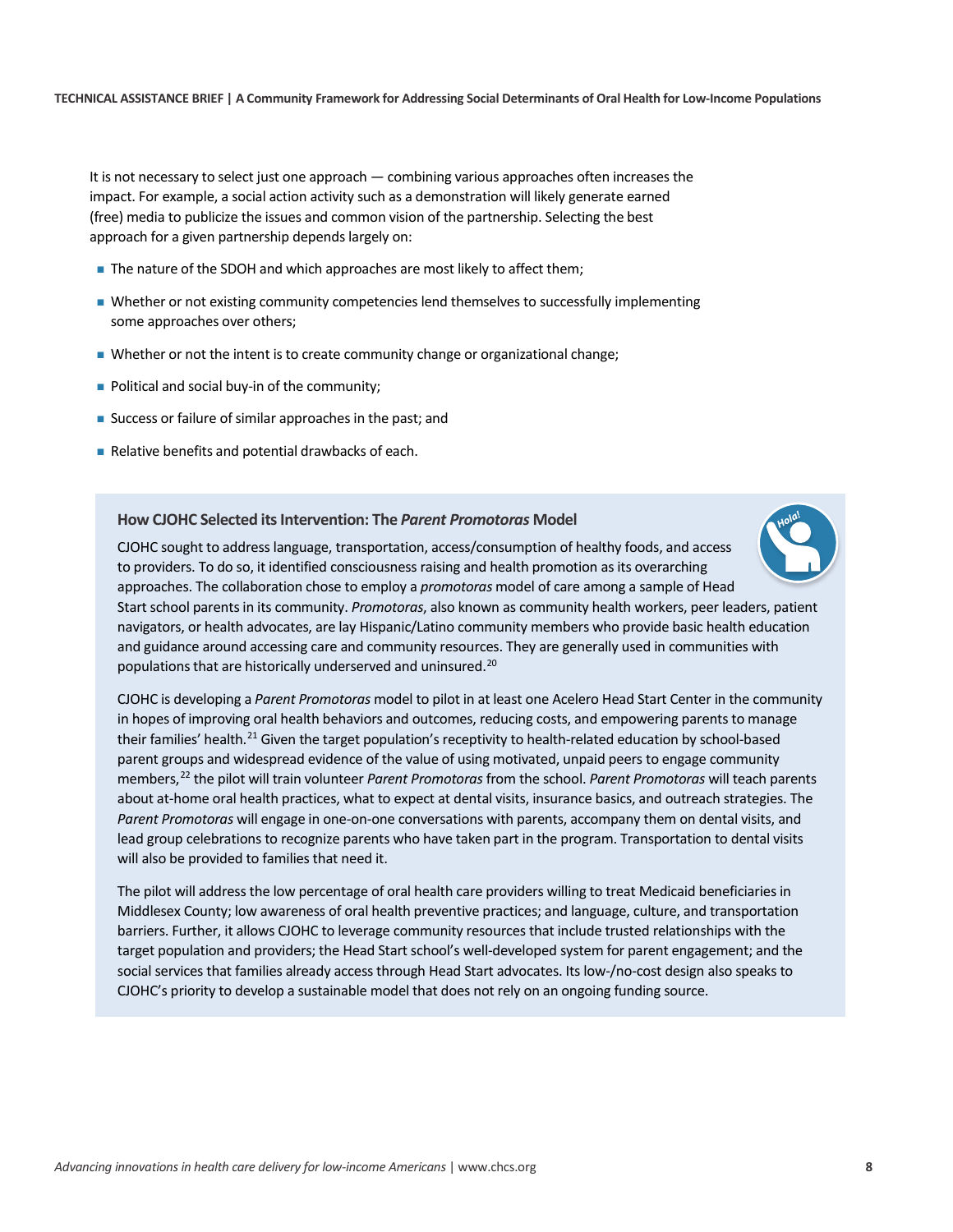#### **Step 4: Evaluating Implementation and Impact**

Once one or more approaches has been selected, the next step is determining how they will be evaluated — even before implementation begins. This evaluation plan should be informed by: (1) the common vision developed by the partnering organizations; and (2) the priority SDOH identified. Establishing the evaluation plan at the outset is critical for: ensuring mutually agreed-upon baseline measures and benchmarks; the availability of data to assess identified goals and objectives; establishing milestone achievements; and creating timelines for interim and final evaluations. As the partnership progresses from program development to implementation, regularly evaluating these efforts is critical to ensure that the project stays on course to have its desired impact on SDOH. Evaluation metrics should be considered at all of the levels — individual, organizational, and community<sup>[23](#page-10-22)</sup> — where change is needed to reach the goal (Exhibit 2).

#### **Exhibit 2: Examples of Intervention Metrics**

| <b>Type of Metric</b> | <b>Example</b>                                                                                                                                           |
|-----------------------|----------------------------------------------------------------------------------------------------------------------------------------------------------|
| Individual            | By the end of year two, more residents will be aware of available dental services in their area.                                                         |
| Community             | In year two, the partnership will establish linkages between dental service providers and<br>employment agencies to create increased access to services. |
| Organizational        | By the end of year one, the partnership will engage at least two employment agencies for outreach<br>to clients.                                         |

When identifying which indicators to track for a given partnership or intervention, consider the availability of data, whether or not additional sources are needed, and how often data for each metric should be collected. For example, interim measures in the first six months of an initiative might explore the process of establishing stronger relationships with a community through town hall meetings or one-on-one conversations with key influencers. Metrics surrounding these activities might assess levels of participation among target audiences, and whether the meetings led to the identification of concrete action steps. If data show that relationships are not strengthening, rethinking engagement approaches would be warranted. After a partnership's first full year, assessments of changes in community member awareness of how to access dental services, as measured through random-sampling surveys, could indicate the effectiveness of awareness-raising interventions, and suggest needed improvements if increases are falling short of objectives or expectations.

As the evaluation process evolves, sharing progress with the community may help drive further engagement. This can be accomplished by making periodic scorecards on key measures available; issuing progress reports on the evolution of partnerships; and hosting face-to-face opportunities for the community to meet to hear about progress and ask questions.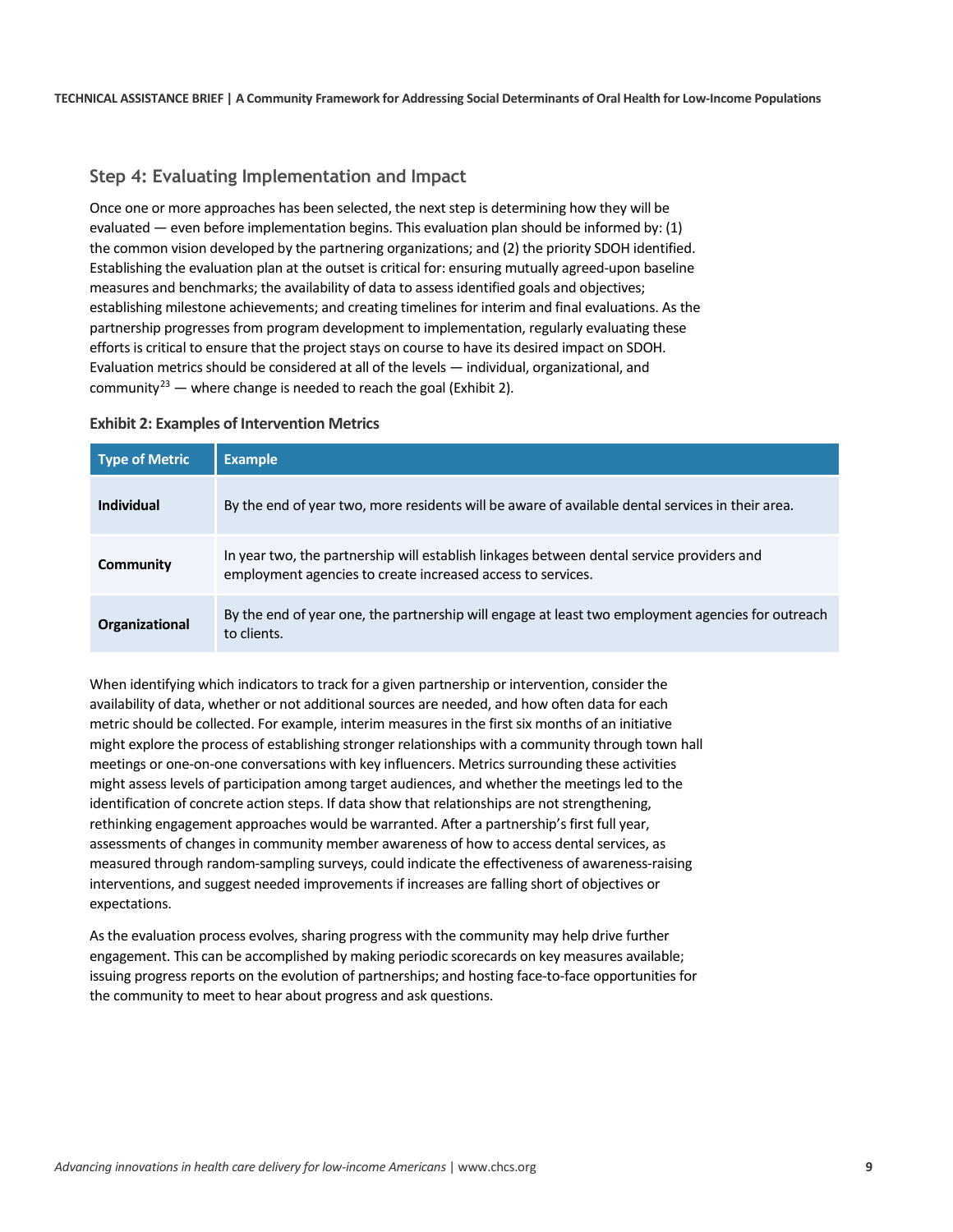#### **CJOHC's Approach to Evaluation**

The CJOHC collaboration plans to employ a multi-faceted evaluation approach that includes a control group of families at the same Head Start site to distill results from the *Parent Promotoras* model and add to the field of oral health interventions. Evaluation approaches, which are still in design, are expected to include:



- Pre-intervention parent surveys on awareness of oral health care guidelines, and post-intervention surveys around whether they adopted recommended preventive practices;
- Tracking changes in the number of students with an established dental home (consistent dental care provider) and their utilization of dental services, as already reported by the Head Start site to the federal government;
- Surveys of parent and student patient experiences, including access to both social services and oral health care;
- Comparisons of oral health care treatment costs in the intervention versus control group, as tracked by the participating managed care organizations; and
- Periodic group discussions and individual interviews with Head Start staff, the *Parent Promotoras*, and parents receiving the intervention to assess their experiences with the project and identify areas for improvement.

### **Conclusion**

Mobilizing community resources to build partnerships is critical to overcoming inequalities in SDOH. These partners should have deep roots in the community and relationships with residents that produce invaluable perspectives to understanding and planning to address needs. Building these relationships takes time and a commitment to establishing a collective vision. Through this approach, partners are likely to remain more motivated, engaged, and accountable for their contributions to the collective effort to address SDOH in the community.

Partnerships such as CJOHC reflect growing awareness of the power of SDOH to affect not only individual health, but community-wide quality of life. At the forefront of more holistic and sustainable improvements in long-term health outcomes, pilots such as the *Parent Promotoras* model can strengthen the evidence base for the widespread effects of SDOH, and the power of collective efforts to address them.

#### **ABOUT THE CENTER FOR HEALTH CARE STRATEGIES**

The Center for Health Care Strategies (CHCS) is a nonprofit policy center dedicated to improving the health of low-income Americans. It works with state and federal agencies, health plans, providers, and consumer groups to develop innovative programs that better serve people with complex and high-cost health care needs. For more information, visit [www.chcs.org.](http://www.chcs.org/)